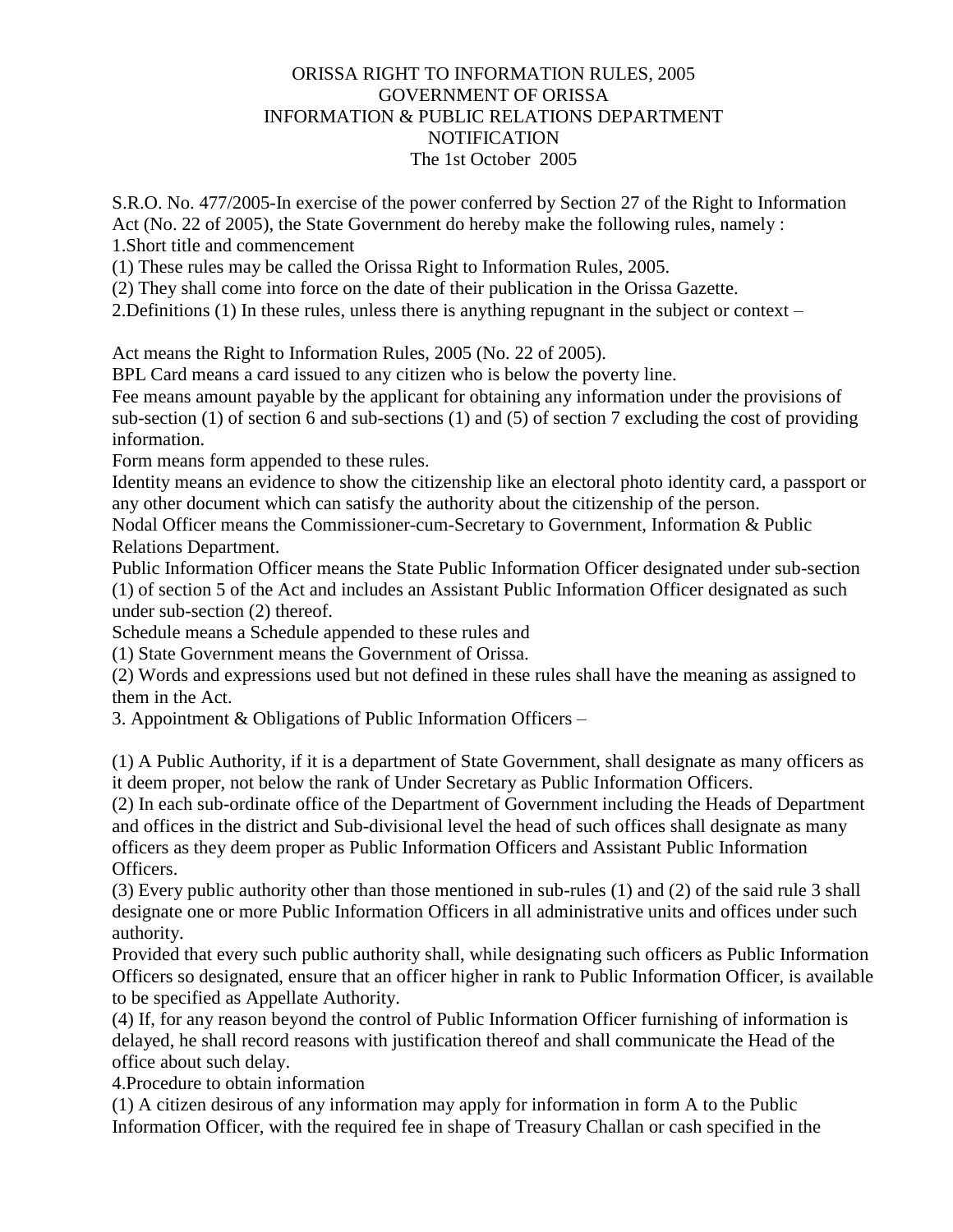Schedule under the appropriate head of Account.

Provided that application fee shall not be payable in ease of a person whose name appears in the latest list of persons below poverty line for which he has to produce BPL Card.

Provided that a citizen seeking information through electronic means has to submit evidence regarding deposit of prescribed application fee.

(2) The Public Information Officer or any other officer authorized by him shall furnish the acknowledgement and after being satisfied with the identity of the applicant shall also intimate in form B as soon as possible the amount of cost for providing information required to be paid by the applicant in cash, as mentioned in the Schedule.

(3) The applicant may deposit the said amount within a period of fifteen days from the date of receipt of such information, failing which the application shall stand rejected.

5.Information regarding rejection

(1) Where a request has been rejected under sub-section (1) of section 7, the Public Information Officer shall intimate the applicant, the reasons for such rejection in form C.

(2) Wherever information applied for is available in electronic means, the Public Information Officer may advise in form C to the applicant to obtain the information from the appropriate website to be specified by the Public Information Officer.

6.Meeting of the recommending Committee For the purpose of appointment of the State Chief Information Commissioner and the State Information Commissioner under sub-section (3) of section 15, the Nodal Officer shall, in consultation with the State Government, convene the meeting of the Committee for their recommendation.

7.Memorandum of appeal

(1) An appeal under sub-section (1) of section 19 shall be filed in form D to the officer as designated by the Public Authority to hear such appeal.

(2) The Memorandum of appeal shall be accompanied with such fee as specified in the Schedule which shall be paid in the shape of court fee stamp.

(3) Any person aggrieved by the decision under sub-section (1) of section 19, may prefer a second appeal before the State Information Commission under sub-section (3) thereof in form E which shall be accompanied with such fee in the shape of court fee stamp as specified in the Schedule.

(4) The appeal preferred under sub-rules (1) and (3), if not accompanied with the required fee, shall be rejected by the concerned Appellate Authority, but no fee is payable by the applicant holding a BPL Card.

(5) Every order of the Appellate Authority shall be communicate to the appellant concerned and to the Public Information Officer where such appeal is from the order of the Public Information Officer and to the first Appellate Authority in case it is a second appeal.

8.Guidelines by the State Government The State Government shall have the power to issue guidelines not inconsistent with the provisions of the Act and these rules for smooth implementation of the provisions of the Act and the rules.

9.Penalties In the event of imposition of penalty under section 20 on the Public Information Officer concerned, such penalty may be deposited by the said officer by Treasury Challan under the appropriate receipt Head of the State Budget within a period of thirty days, failing which the amount shall be recovered from the salary of the officer concerned.

10.Calculation of cost of damage If any damage is caused to the public property in the course of giving any information in the form of samples of materials, the damage caused to such property shall be included while calculating further fees representing the cost of providing the information. 11.Maintenance of Register

(1) The Public Information Officer shall maintain a register in Form F for recording the details of the applications received and the information supplied by him and keep the Head of Office informed after furnishing any information and it shall be the duty of the Head of Office to ensure required assistance if any, as would be sought for by the Public Information Officer to facilitate providing information.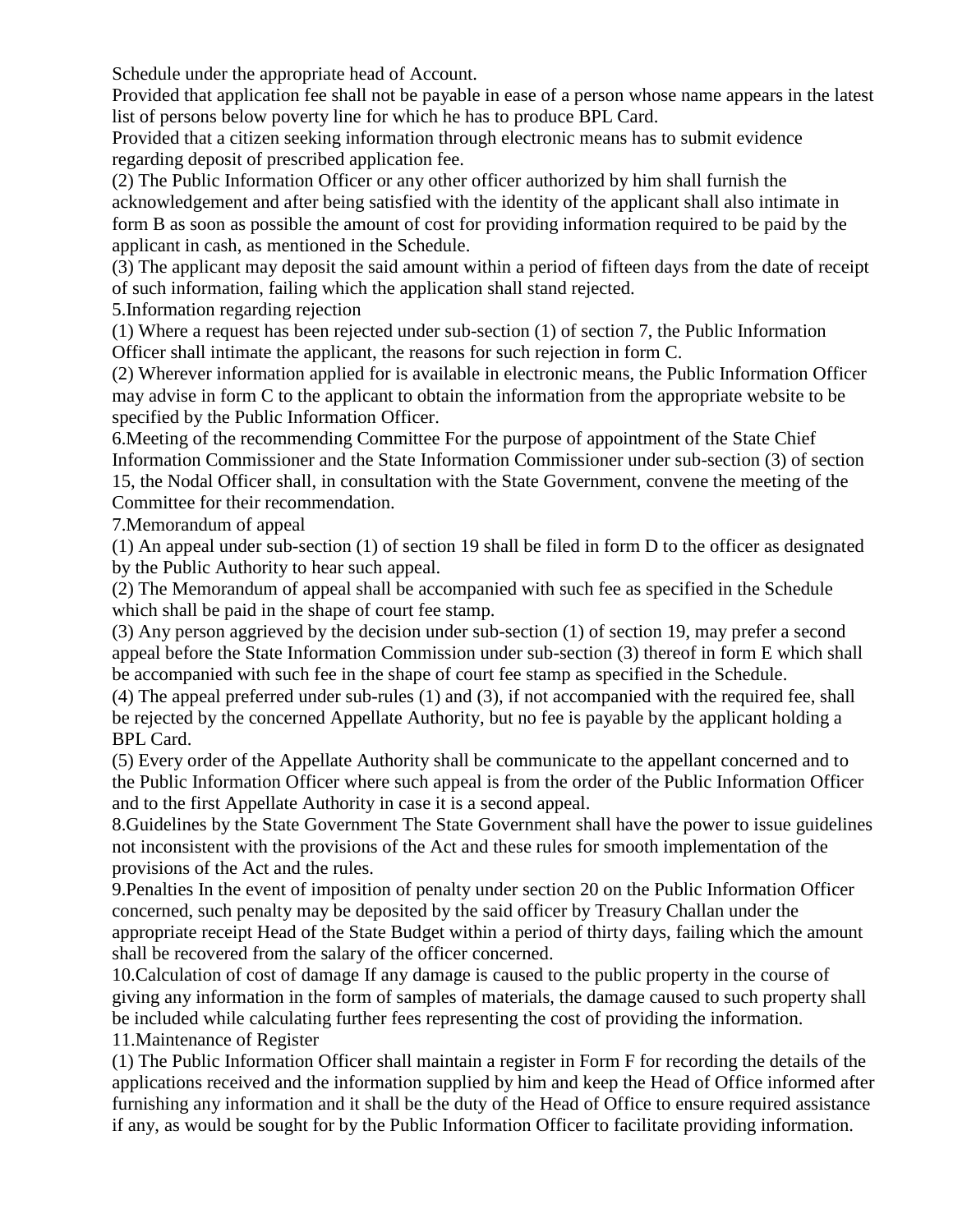(2) The Public Information Officer shall maintain a cash register in Form G for recording the details of money received by him relating to providing information and deposit the money in such head of account or in any Scheduled Bank in the name of such officer as the concerned Head of Office decides.

12.Deposit of expenditure The expenditure to be incurred for production of witness or documents before the State Information Commission shall be deposited before the Commission by the party at whose instance the witnesses or the documents are to be procured.

13.Realization of penalties or damages Any penalty or damage or any other sum payable under the Act, if not paid within thirty days of the date of receipt of the order for realization of the same or cannot be recovered, it can be realized from such person as arrears of land revenue.

> [No 27163-I & PR] By Order of Governor  $Sd$ <sup>-</sup> (Digambar Mohanty) Commissioner-cum-Secretary to Govt.

**Links to Form :**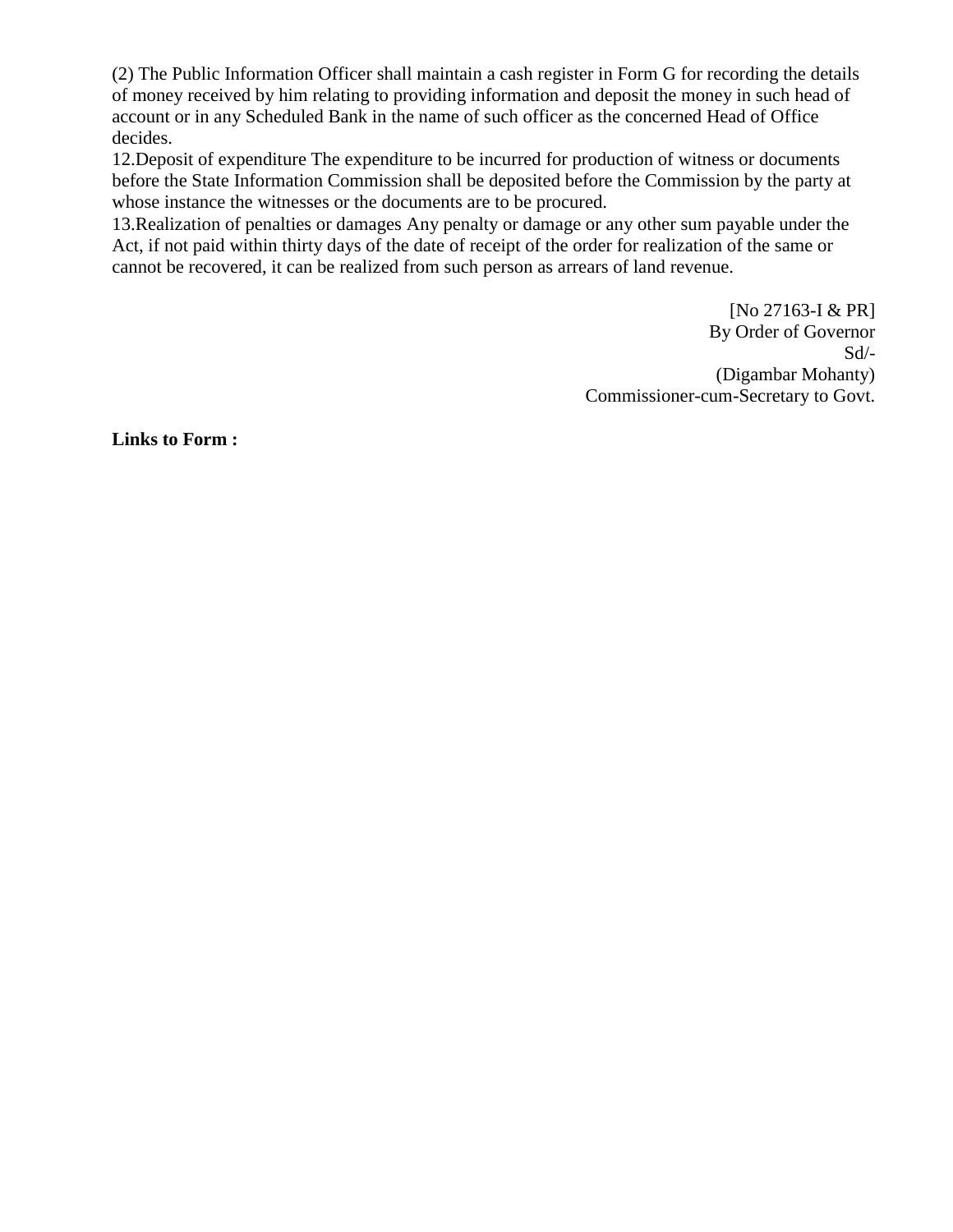FORM A [ See Rule  $4(1)$  ]

Application for information under section 6 (1) of the Act

To The Public Information Officer (Name of the office with address)

1.Full Name of the applicant 2.Father / Spouse Name 3.Permanent Address 4.Particulars in respect of Identity of the applicant 5.Particulars of information solicited (a) Subject mater of information (b) The period to which the information relates (c) Specific details of information required (d) Whether information is required by post or in person (The actual postal charges shall be included in providing information) (e) In case by post (ordinary, registered or speed) 6. Address to which information will be sent  $\&$  in which form 7.Has the information provided earlier 8.Is this information not made available by the Public authority 9.Do you agree to pay the required fee 10.Have you deposited application fee (If yes details of such deposit

11.Whether belongs to BPL category, have you furnished the proof of the same

Place Full Signature of the Applicant Date Address

Office of the Public Information Officer

Received the application from address and the application from and the set of the analysis of the application from an address and the set of the set of the set of the set of the set of the set of the set of the set of the

on

seeking information.

Place **Date** 

> Full name of Public Information Officer Designation & Seal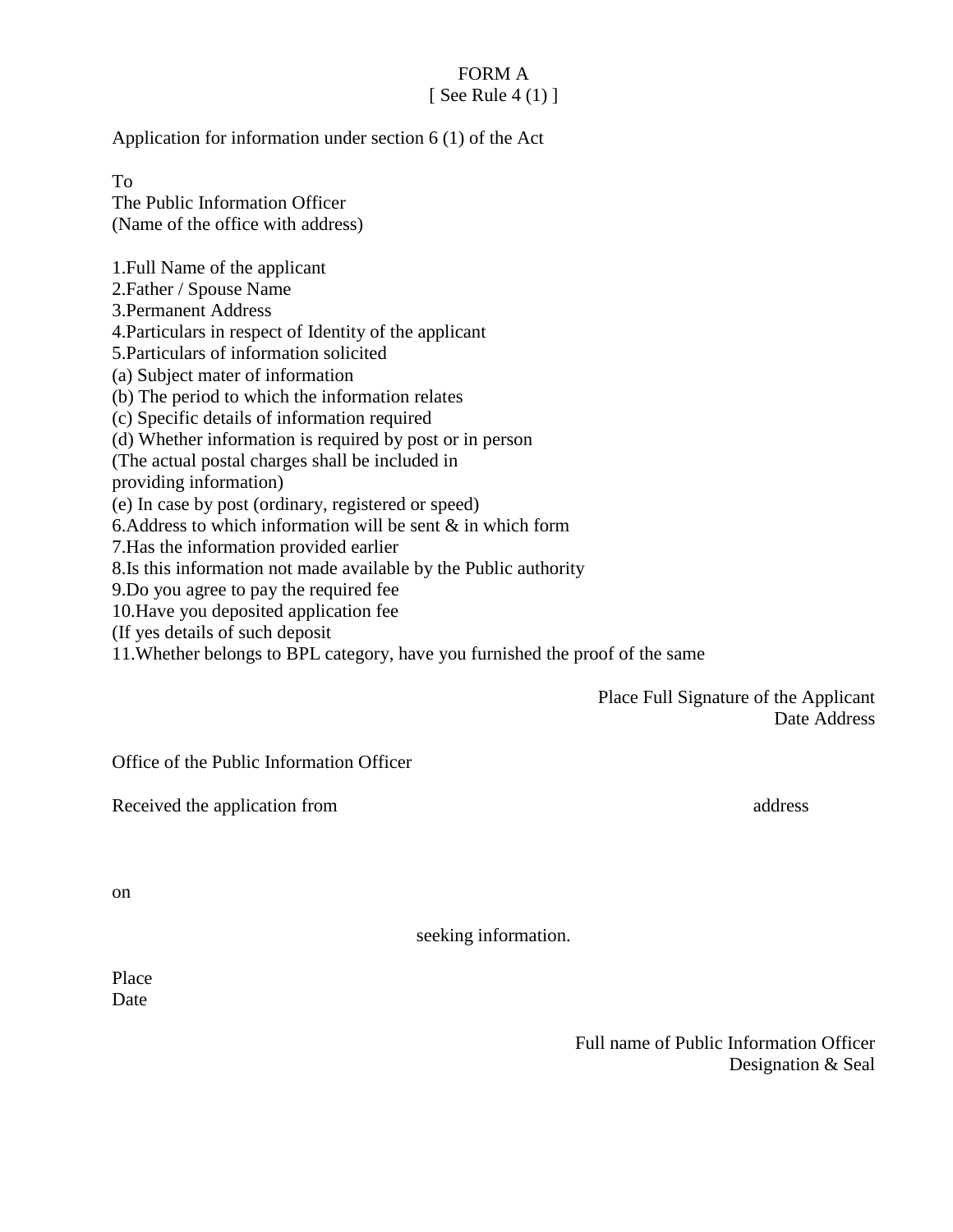#### FORM B [ See Rule 4 (2) ]

#### Information for Payment

From

Name & Designation of the Public Information Officer To

Name of the applicant Address Sir,

Please refer to your application dated\_\_\_\_\_\_\_\_\_\_\_\_\_\_\_\_\_\_\_\_\_\_\_\_\_ addressed to the undersigned requesting information on \_\_\_\_\_\_\_\_\_\_\_\_\_\_\_\_\_\_\_\_\_\_ I am to inform you that the following amount towards cost for providing information may be deposited in cash, to enable the undersigned to furnish information sought for. Please make payment within a period of fifteen days from the date of receipt of this intimation failing which the application shall be rejected. Fee.\_\_\_\_\_\_\_\_\_\_\_\_\_\_\_\_\_\_\_\_\_\_\_

Yours faithfully,

Place :

Public Information Officer

Date:

Seal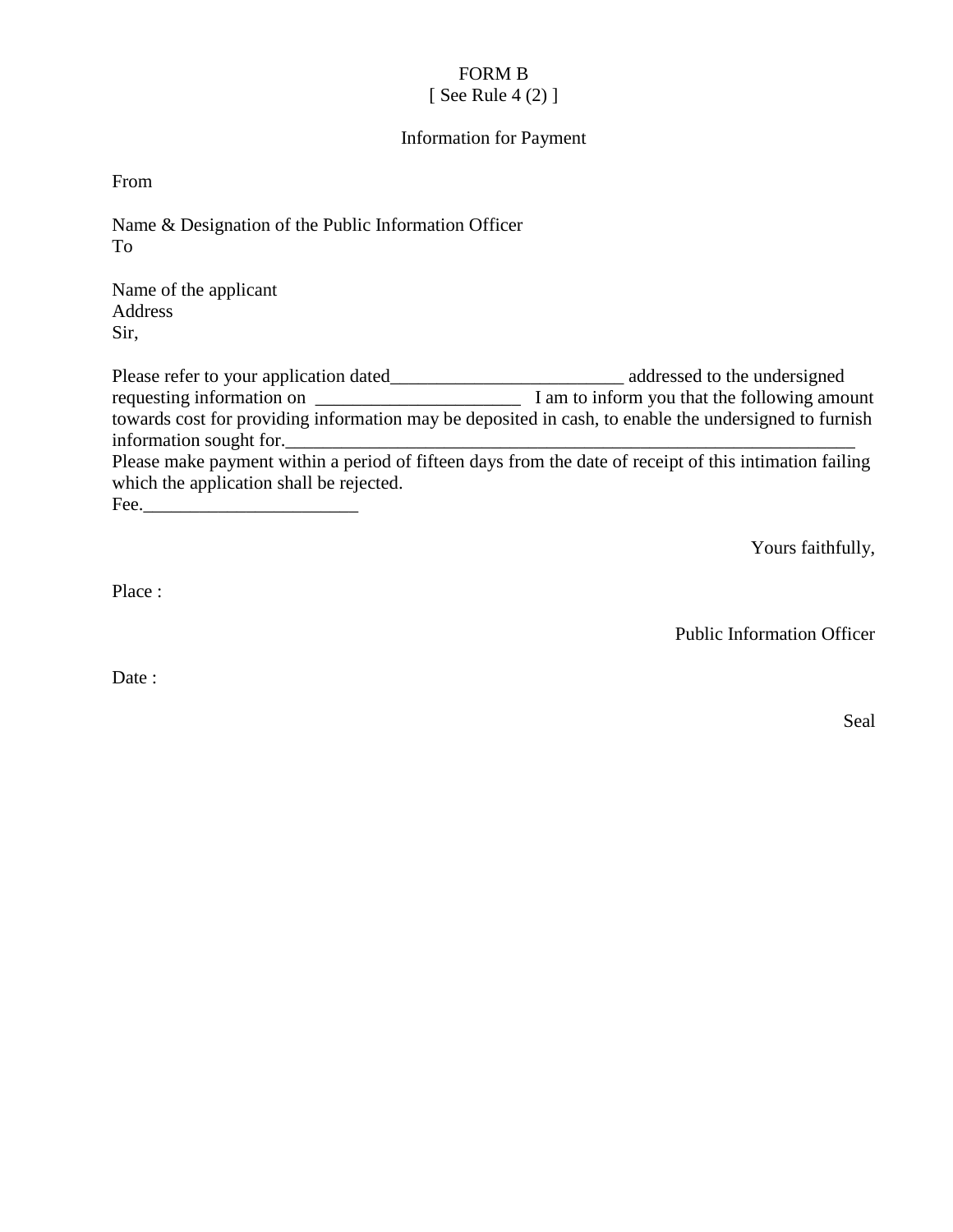### FORM C [ See Rule 5 (1) and (2) ]

#### Intimation of Rejection

Sir,

The undersigned regrets to express his inability to furnish the information asked for on account of the following reasons-

i) It comes under the exempted category covered under sections 8 and 9 of the Act.

ii) Your application was not complete in all respect.

iii) Your identity is not satisfactory.

iv) The information is contained in published material available to Public.

v) You did not pay the required cost for providing information within the prescribed time.

vi) The information sought for is prohibited as per section 24 (4) of the Act.

vii) The information would cause unwarranted invasion of the privacy of any person.

viii) The information as sought for by you is available in our Website

you may download the information.

ix) For any other reason please see overleaf.

However, if you feel aggrieved for the above said refusal you may file an appeal before the

Within 30 days of the receipt of this letter.

Place :

Name & Designation of

Date:

Public Information Officer

To Sri Queen Contract Contract Contract Contract Contract Contract Contract Contract Contract Contract Contract Contract Contract Contract Contract Contract Contract Contract Contract Contract Contract Contract Contract Contr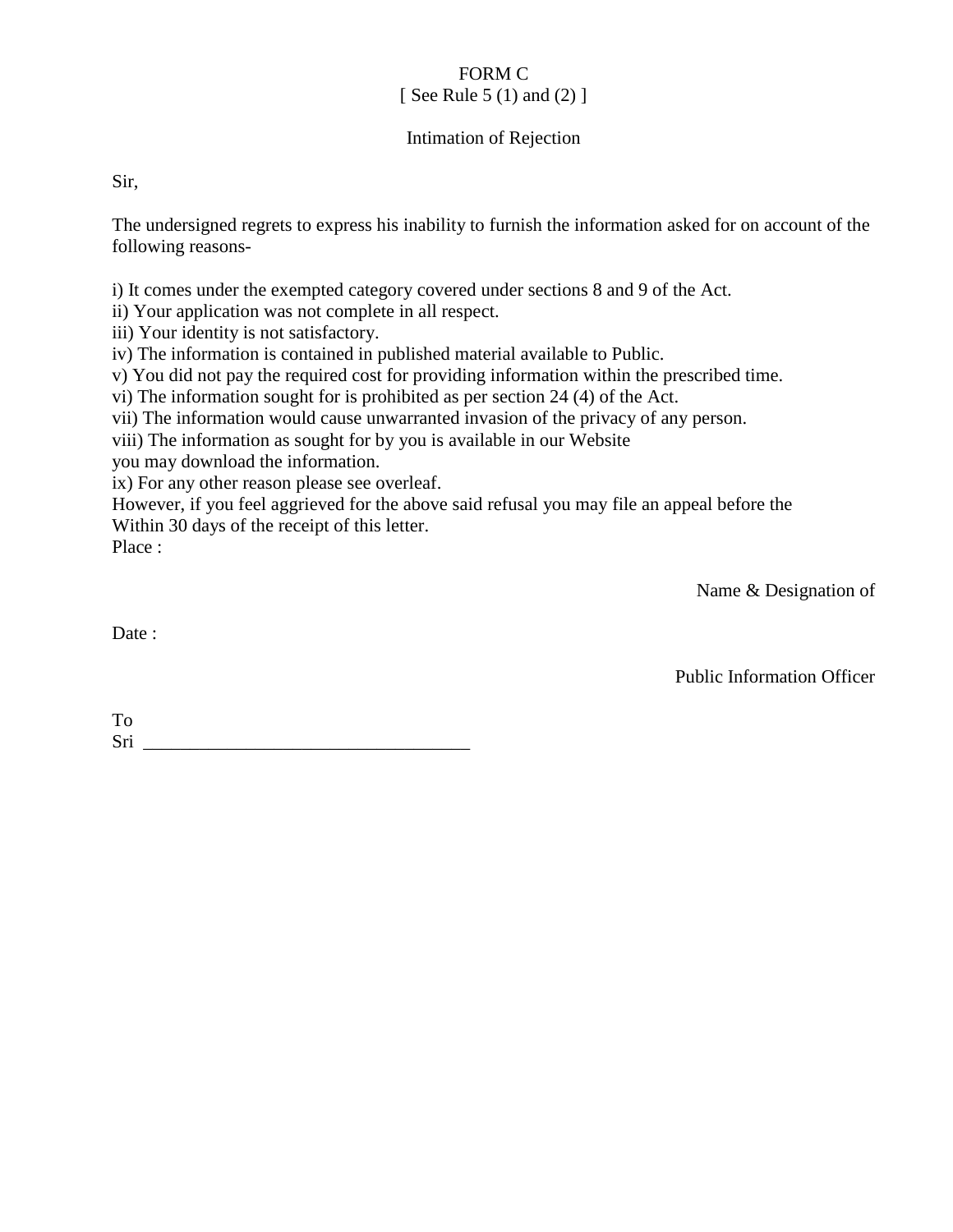# Form D

# [ See Rule  $7(1)$  ]

#### Form of Memorandum of Appeal to the first Appellate Authority under Section 19 (1) of the Act

From

(Applicants Name & Address)

Before

### **The First Appellate Authority**

1.Full Name of the Appellant : 2.Address : 3.Particulars of Public Information Officer : 4.Date of receipt of the order appealed against : 5.Last date for filing the appeal : 6.Particulars of information a.Nature and subject matter of the information : required b.Name of the officer or Department to which :

the information relates

7.The grounds for appeal :

(Details if any to be enclosed in separate sheet)

Verification

 $I, \underline{\hspace{1cm}}$  Name of the appellant, son of / daughter of / wife of \_\_\_\_\_\_\_\_\_\_\_\_\_\_\_\_\_\_\_\_\_\_\_\_\_\_\_\_\_\_\_\_\_\_\_\_\_\_\_\_\_\_\_\_\_\_\_\_\_\_\_\_\_\_\_\_\_ hereby declare that the particulars furnished in the appeal are to the best of my knowledge and belief, true and correct and that I have not suppressed any material fact. Place :

Signature of the Appellant

Date : To

Name & address of Appellate Authority

\_\_\_\_\_\_\_\_\_\_\_\_\_\_\_\_\_\_\_\_\_\_\_\_\_\_\_\_\_\_\_\_\_\_\_\_\_\_\_\_\_\_.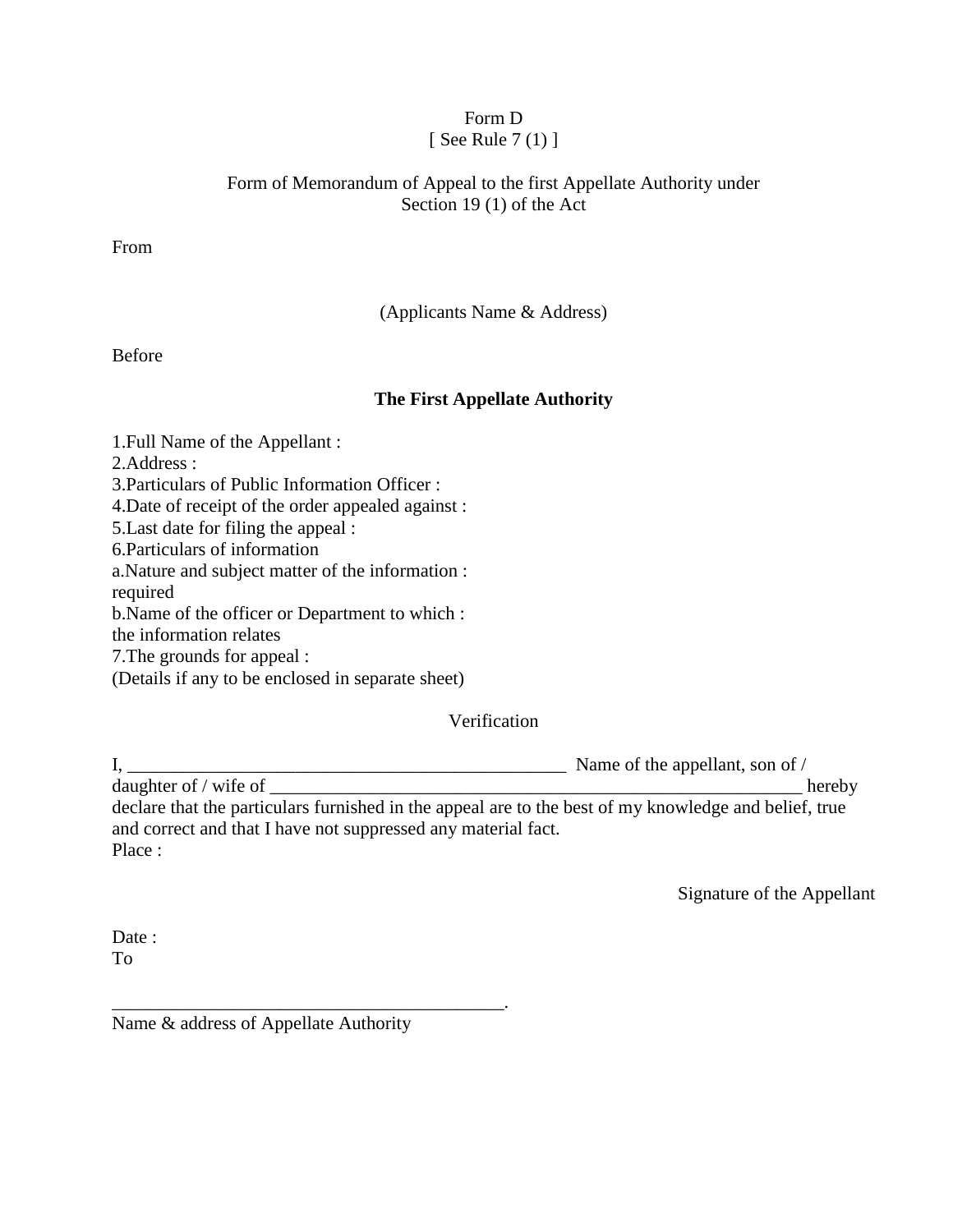#### Form E  $[$  See Rule 7 (3)  $]$

Second Appeal under Section 19 (3) of the Act

From

\_\_\_\_\_\_\_\_\_\_\_\_\_\_\_\_\_\_\_\_\_\_\_\_\_\_\_\_\_\_\_\_. (Applicants Name & Address)

Before

#### **The State Information Commission**

1.Full Name of the Appellant :

2.Address :

3.Particulars of the first Appellate Authority :

4.Date of receipt of the order appealed against :

5.Last date for filing the appeal :

6.Particulars of information

a.Nature and subject matter of the information :

required

b.Name of the officer or Department to which :

the information relates

7.The grounds for appeal :

(Details if any to be enclosed in separate sheet)

Verification

I, \_\_\_\_\_\_\_\_\_\_\_\_\_\_\_\_\_\_\_\_\_\_\_\_\_\_\_\_\_\_\_\_\_\_\_\_\_\_\_\_\_\_\_\_\_. Name of the appellant, son of / daughter **of**  $\Box$  hereby declare that the particulars furnished in the appeal are to the best of my knowledge and belief, true and correct and that I have not suppressed any material fact. Place :

Date: To

Orissa State Information Commission

\_\_\_\_\_\_\_\_\_\_\_\_\_\_\_\_\_\_\_\_\_\_\_\_\_\_\_\_\_\_\_\_\_\_\_\_\_\_\_\_\_\_\_\_\_\_\_\_

Signature of the Appellant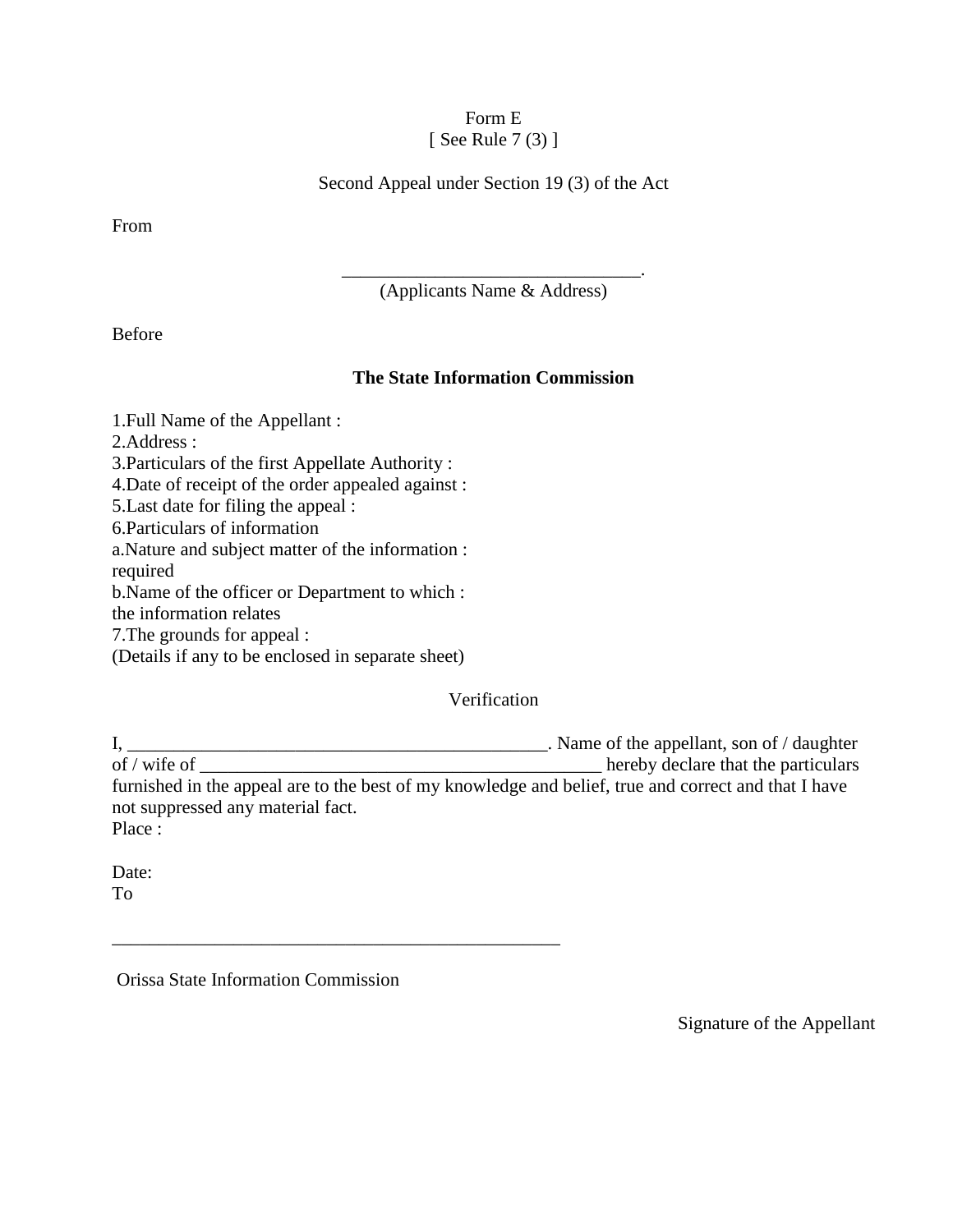| SI.<br>No. | Date of<br>application | Name of<br>the<br>person<br>requiring<br>the infor-<br>mation | Address<br>of the<br>person | Nature<br>of infor<br>-mation | Whether all<br>formalities<br>have been<br>compiled by<br>the person<br>requiring the<br>information | Name of<br>the<br>authority<br>which<br>the infor-<br>mation<br>are to be<br>collected | Date on<br>which<br>the infor<br>-mation<br>shall be<br>supplied | Date on<br>which the<br>authority /<br>authorities<br>concerned<br>requested to<br>supply the<br>required<br>information | No. &<br>date of<br>reminder<br>issued | Date on<br>which the<br>information<br>are<br>received by<br>the PIO<br>from the<br>authority /<br>authorities<br>concerned | Date of<br>supply of<br>information<br>to the<br>person<br>concerned<br>requiring<br>the<br>information | Reasons<br>in brief<br>for not<br>supplying<br>infor-<br>mation | Remarks |
|------------|------------------------|---------------------------------------------------------------|-----------------------------|-------------------------------|------------------------------------------------------------------------------------------------------|----------------------------------------------------------------------------------------|------------------------------------------------------------------|--------------------------------------------------------------------------------------------------------------------------|----------------------------------------|-----------------------------------------------------------------------------------------------------------------------------|---------------------------------------------------------------------------------------------------------|-----------------------------------------------------------------|---------|
|            | $\overline{2}$         | 3                                                             | $\overline{4}$              | 5                             | $\,6\,$                                                                                              | $\overline{7}$                                                                         | 8                                                                | 9                                                                                                                        | 10                                     | 11                                                                                                                          | 12                                                                                                      | 13                                                              | 14      |

| $FORM-F$                                   |
|--------------------------------------------|
| [ See Rule 11 (1) ]                        |
| <b>FORMAT FOR THE INFORMATION REGISTER</b> |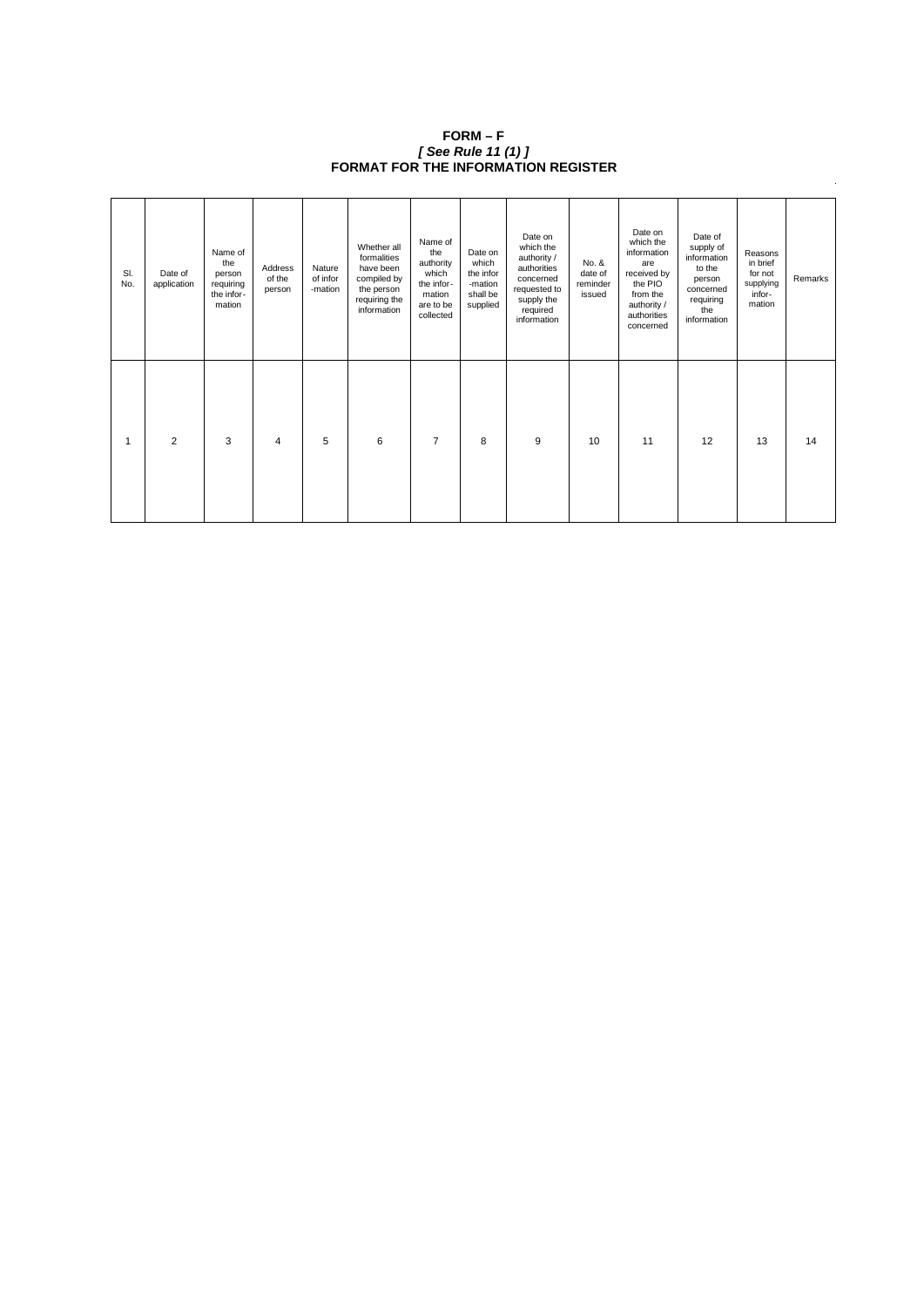## FORM G [ See Rule 11 (2) ] CASH REGISTER